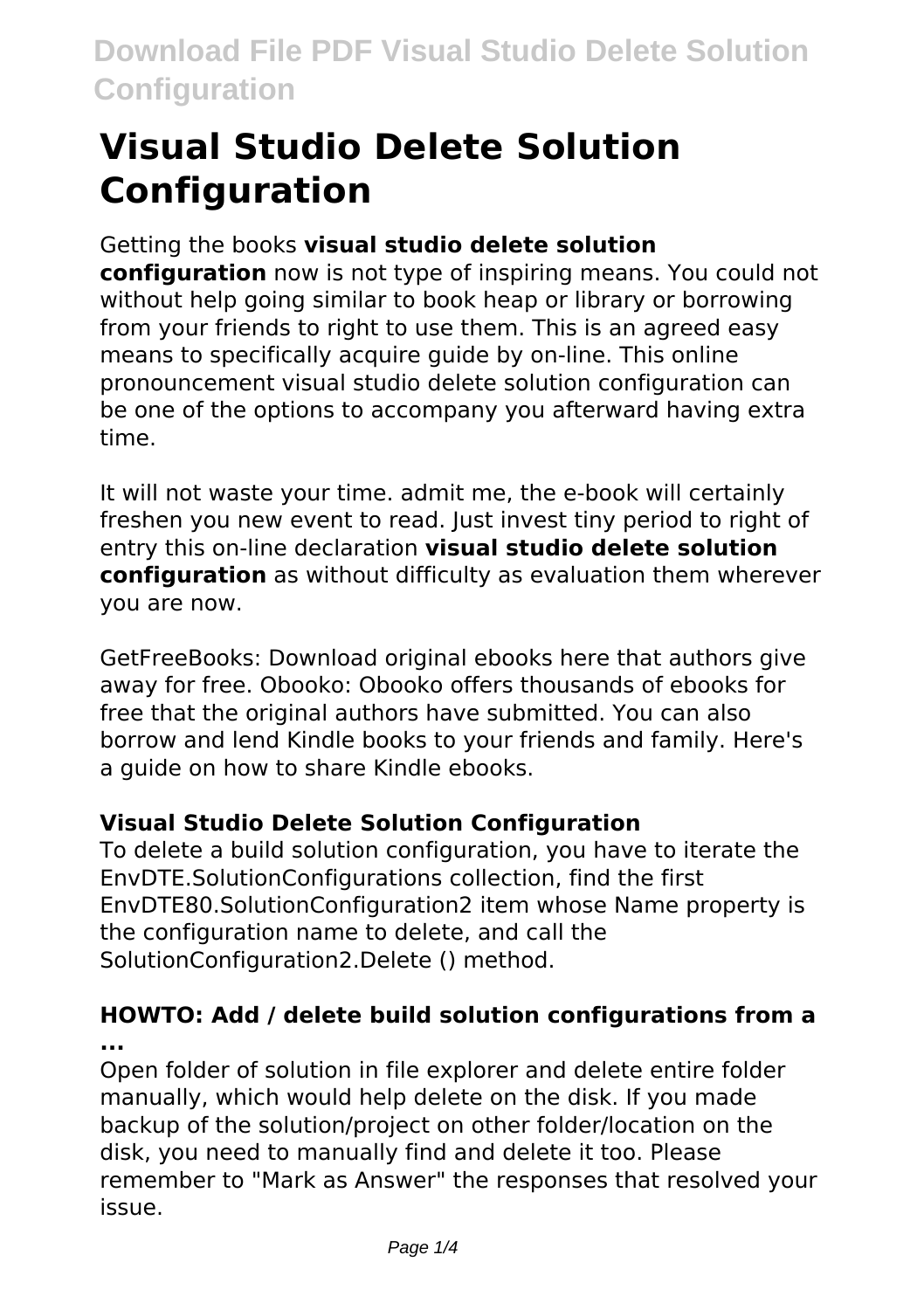# **Download File PDF Visual Studio Delete Solution Configuration**

### **Completely delete a solution in Visual Studio 2019 | The ...**

When you click 'edit' on the project's configuration in the table shown above, you can remove the configuration from the -project-. To fully remove it from the solution you will need to drop down the box at the top left ('Active Solution Configuration') and choose 'edit'. This will allow you to remove the configurations from the -solution-.

### **Removing Debug and Release Configurations from Visual ...**

A boolean parameter to specify whether to create new build solution configuration or not. To delete a build project configuration, you have to use the DeleteConfigurationRow method of the same EnvDTE.ConfigurationManager type.

### **HOWTO: Add / delete build project configurations from a ...**

The standard Visual Studio toolbar contains a Start button and a solution configuration drop-down to the right of the Start button. This list allows users to choose the configuration to be started when F5 is pressed, create their own solution configurations, or edit an existing configuration.

## **Solution Configuration - Visual Studio | Microsoft Docs**

To create a solution-wide build configuration. Open the Configuration Manager dialog box. In the Active solution configuration drop-down list, choose New. In the Name text box, enter a name for the new configuration. To use the settings from an existing solution configuration, in the Copy settings ...

#### **How to: Create and edit configurations - Visual Studio ...**

To create, select, modify, or delete a configuration, you can use the Configuration Manager. To open it, on the menu bar, choose Build > Configuration Manager, or just type Configuration in the search box. You can also use the Solution Configurations list on the Standard toolbar to select a configuration or open the Configuration Manager.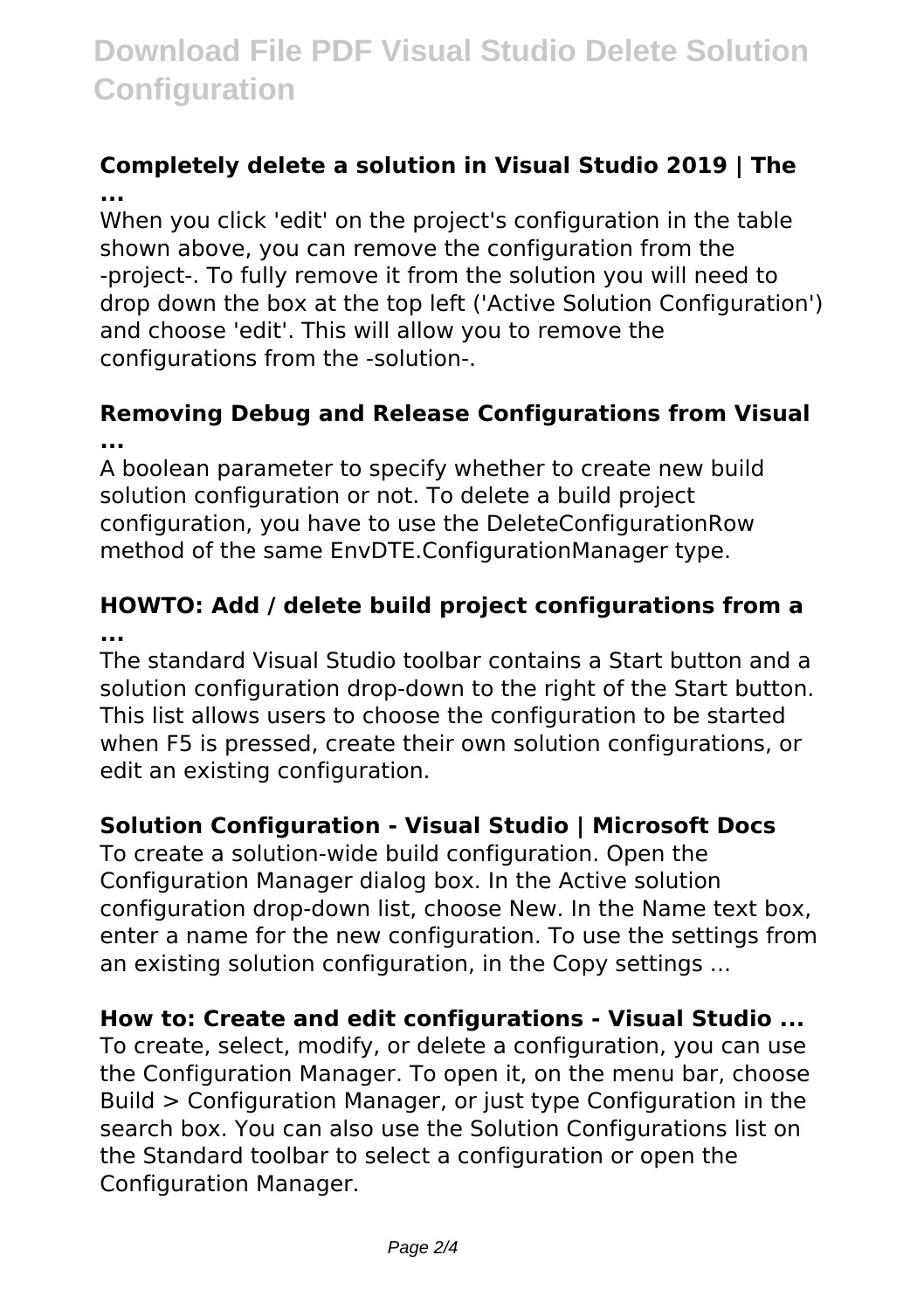# **Download File PDF Visual Studio Delete Solution Configuration**

#### **Understand build configurations - Visual Studio ...**

delete solution visual studio 2017 version 15.9 windows 10.0 performance richosborne reported Nov 26, 2018 at 09:25 PM

#### **delete solution - Microsoft Visual Studio**

In Solution Explorer, select the project. Select the Properties icon (or press Alt+Enter). In the side pane, choose Build (or Compile in Visual Basic). In the Configuration list, choose Debug or Release.

#### **Set debug and release configurations - Visual Studio ...**

Reopen the Configuration Manager and check, on every project line, the name of the configuration. By the way, I agree with you. MS could have done better here. For example, when you create a new solution configuration, you have the option to create the corresponding configuration on the projects. When you rename a configuration this option is ...

#### **.net - Rename Visual Studio Solution Configurations ...**

Depending on your installation options, Visual Studio can make hundreds of macros available to you in a Visual Studio project (based on MSBuild). They correspond to the MSBuild properties that are set by default, or in .props or .targets files, or in your project settings.

#### **Common macros for MSBuild commands and properties ...**

Visual Studio for Mac.NET. C++. ... Changing Solution Configuration Deletes asp.net project dll. fixed in: visual studio 2017 version 15.6 preview 2 fixed in: visual studio 2017 version 15.6 windows 10.0 visual studio 2017 version 15.4 debugger. John S Zullo reported Oct 20, 2017 at 03:09 PM ...

#### **Changing Solution Configuration Deletes asp.net project ...**

Activates Solution Explorer. Ensures that Solution Explorer is the active tool window when you open a solution. This is useful if you're tool window layout docks Solution Explorer with other tool windows in the same location. Delete bin and obj folders. This options will delete bin and obj folders from all projects in the solution on close.